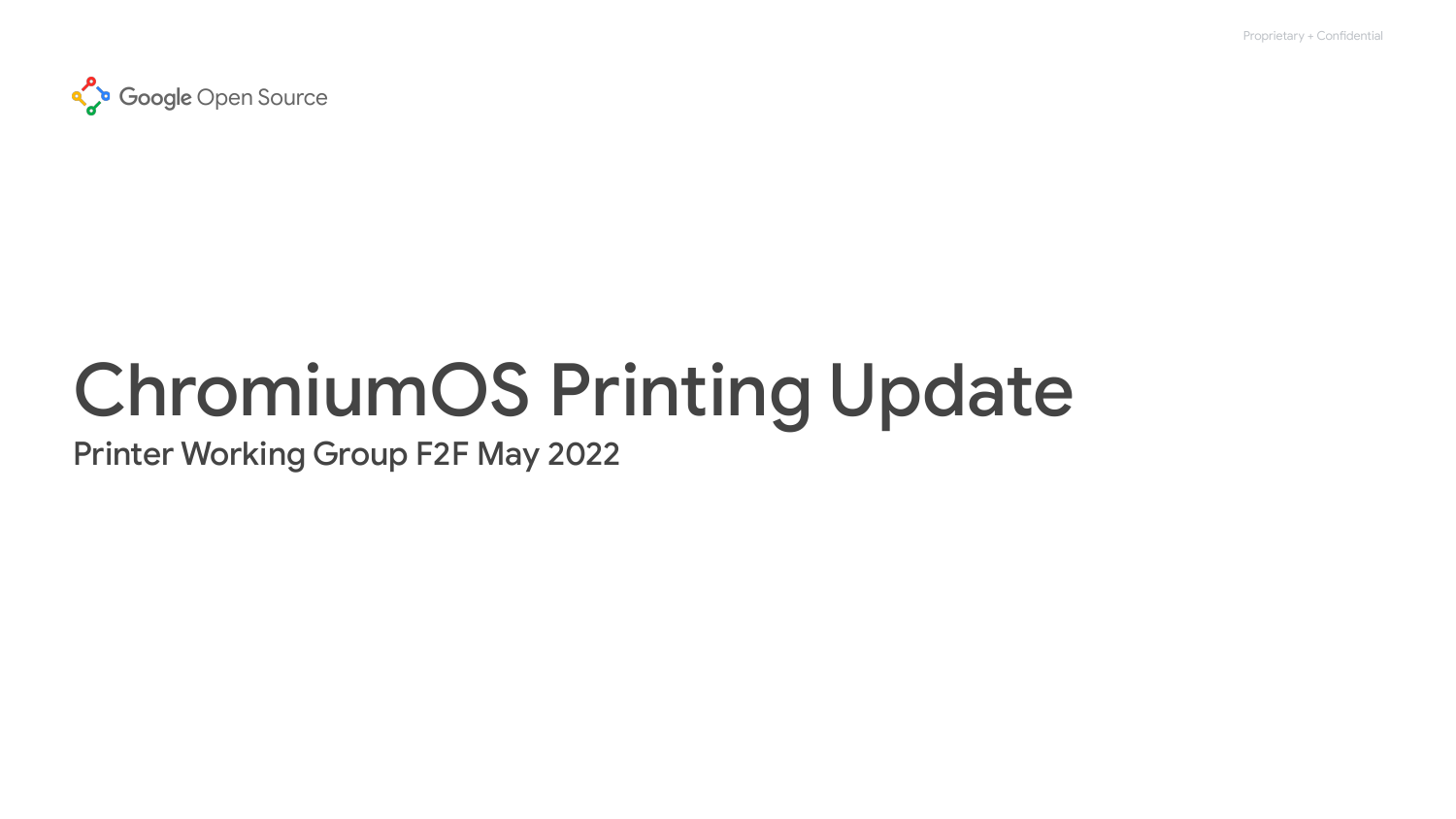# Agenda

- Review of ChromiumOS
- Projects used in Printing
- Features in Chromium
- Improvements since last year
- New Project: OAuth 2 for IPP

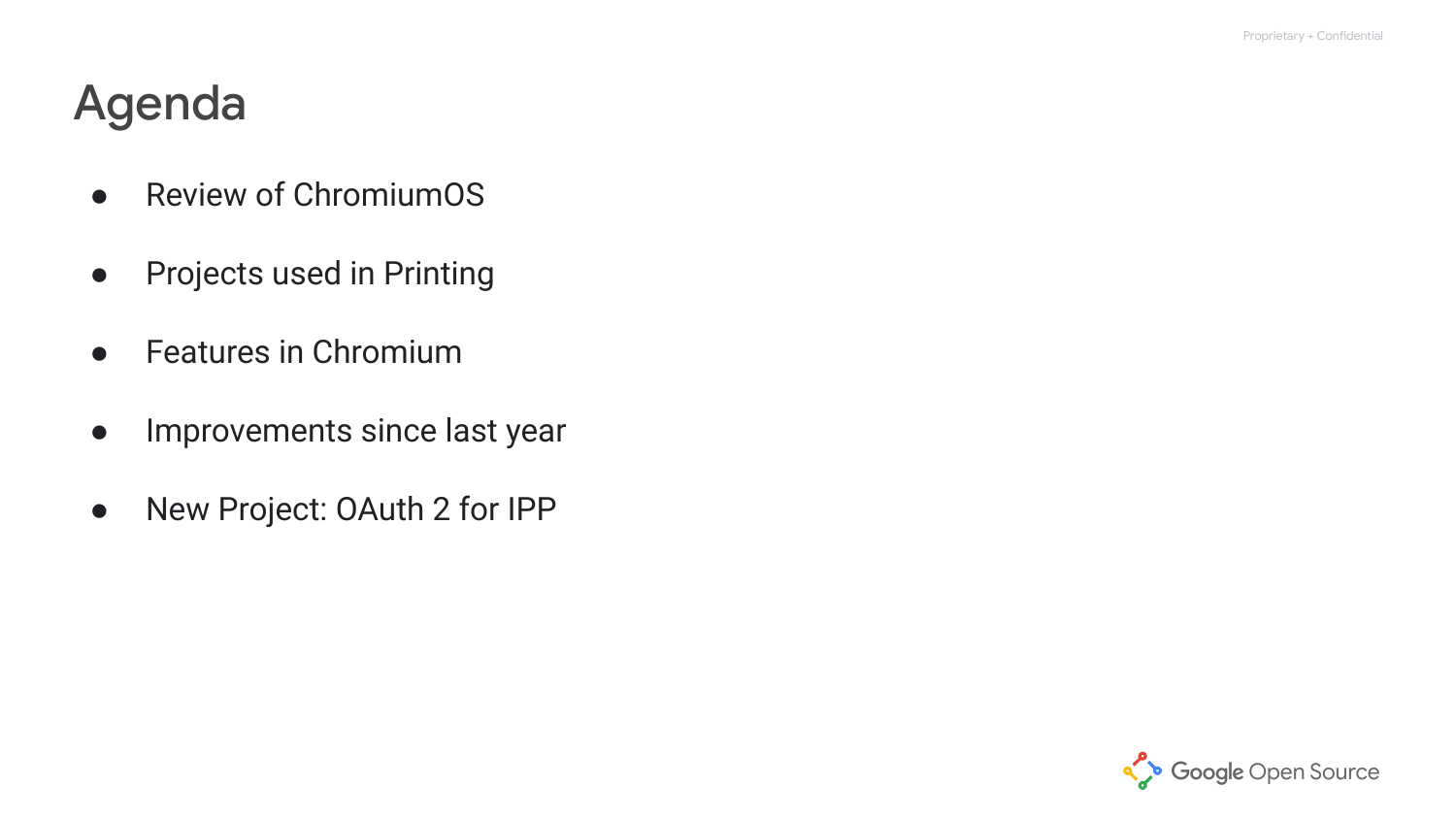# What is ChromiumOS?

- Google's Open Source operating system for Chromebooks (and other devices)
	- Approximately the same as ChromeOS minus some Google-only parts
- Gentoo derivative
	- Everything is built from source
- Supports a variety of ARM and x86-64 architectures
- Code available at [chromium.googlesource.com](https://chromium.googlesource.com/chromiumos/overlays/chromiumos-overlay/+/refs/heads/main)

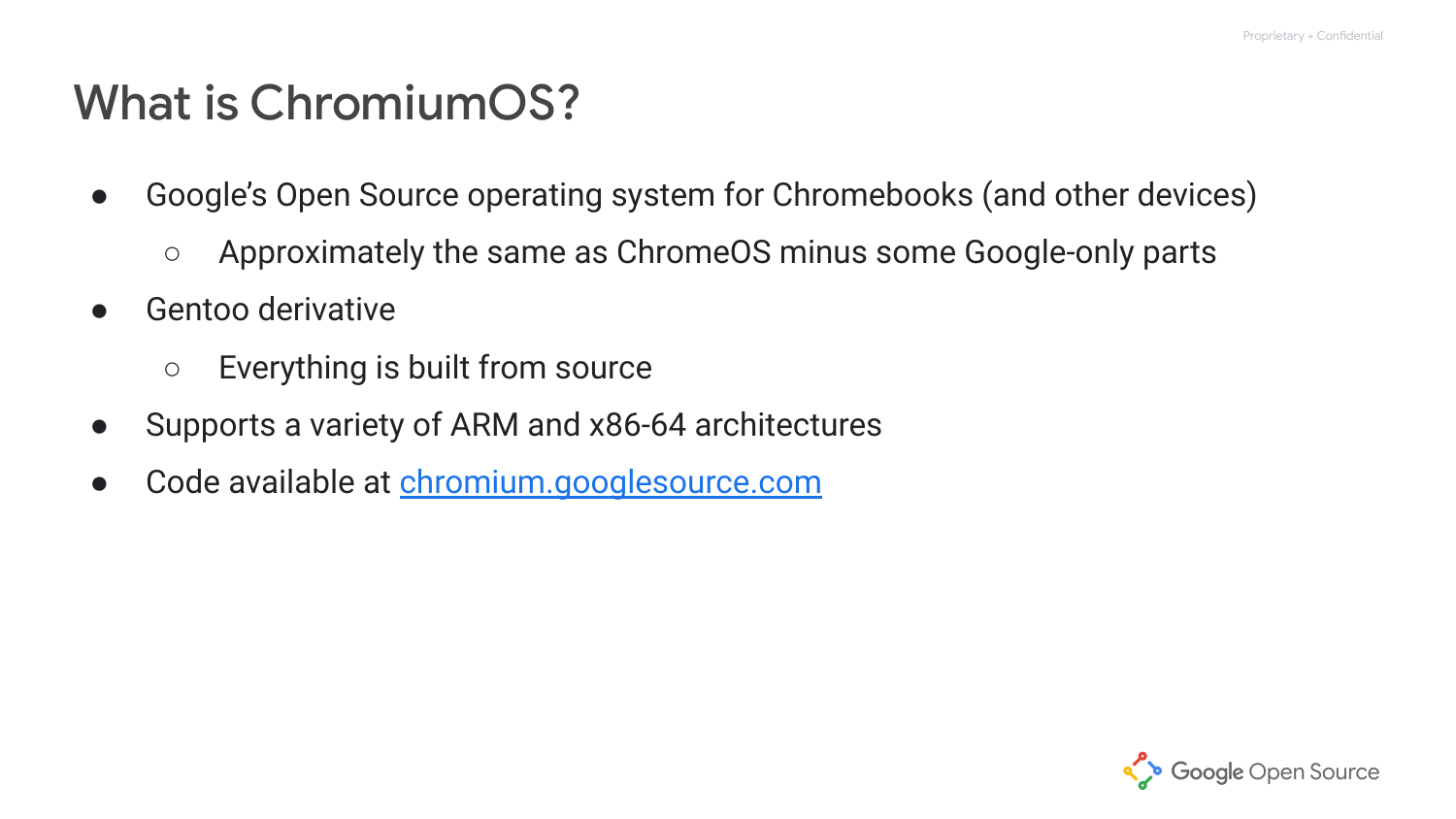# Open Source Projects in ChromiumOS

- [CUPS](https://source.chromium.org/chromiumos/chromiumos/codesearch/+/main:src/third_party/cups/cups/)
	- Print spooling
	- Driverless support
- [cups-filters](https://source.chromium.org/chromiumos/chromiumos/codesearch/+/main:src/third_party/chromiumos-overlay/net-print/cups-filters/)
	- gstoraster
	- pdftops
	- foomatic-rip
- [Ghostscript](https://source.chromium.org/chromiumos/chromiumos/codesearch/+/main:src/third_party/chromiumos-overlay/app-text/ghostscript-gpl/)
- [sane-airscan:](https://source.chromium.org/chromiumos/chromiumos/codesearch/+/main:src/third_party/chromiumos-overlay/media-gfx/sane-airscan/) Mopria eSCL scanning
- **[SANE](https://source.chromium.org/chromiumos/chromiumos/codesearch/+/main:src/third_party/chromiumos-overlay/media-gfx/sane-backends/)**
- [avahi](https://source.chromium.org/chromiumos/chromiumos/codesearch/+/main:src/third_party/chromiumos-overlay/net-dns/avahi/) + [nss-mdns](https://source.chromium.org/chromiumos/chromiumos/codesearch/+/main:src/third_party/chromiumos-overlay/sys-auth/nss-mdns/): mDNS resolution
- [ippusb\\_bridge:](http://cs/chromeos_public/src/platform2/ippusb_bridge/) local IPP-USB sockets

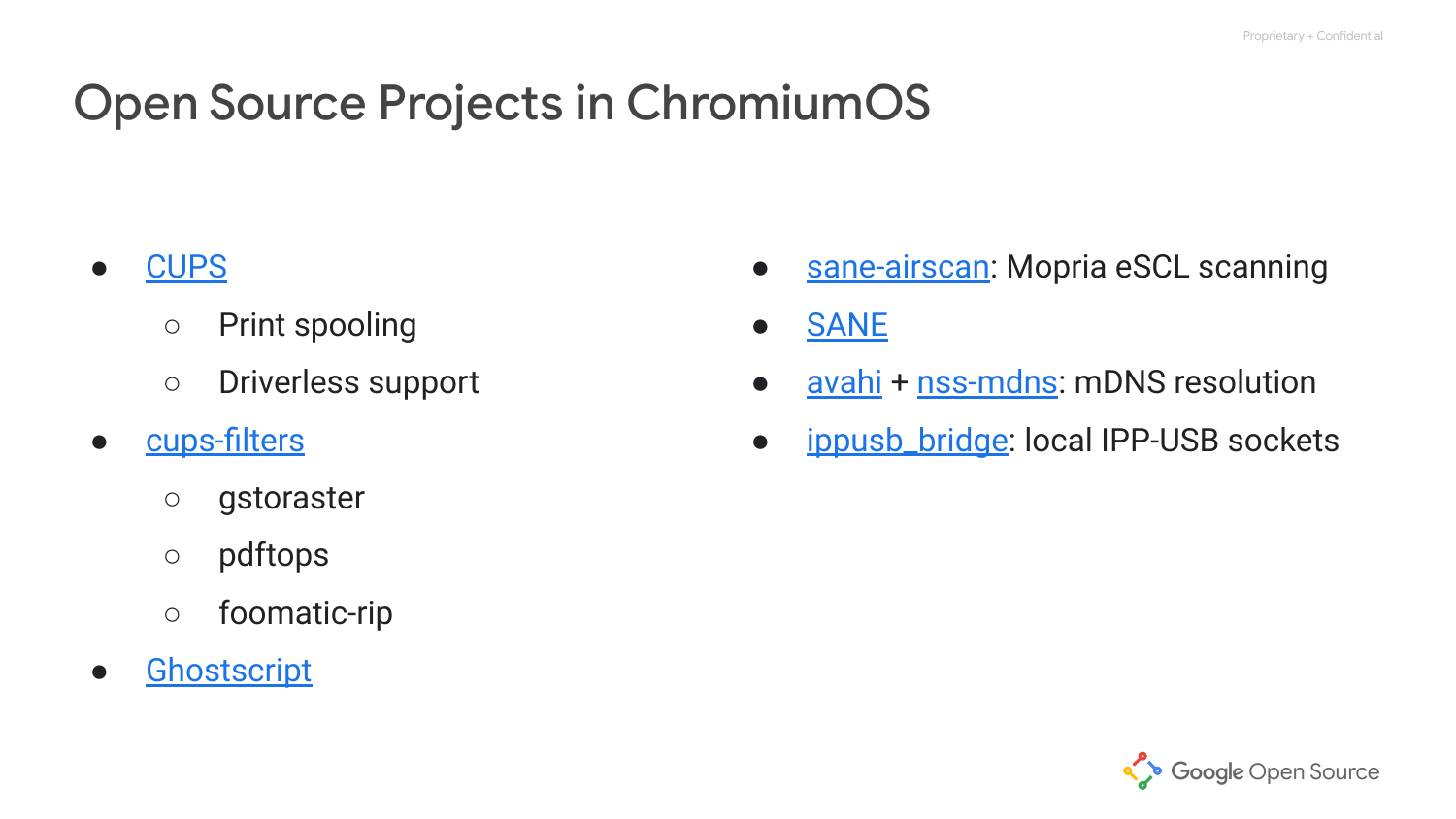# Features in Chromium

- mDNS detection
- Driverless support
- Matching printers with PPDs
- IPP-USB through local (UNIX domain) sockets

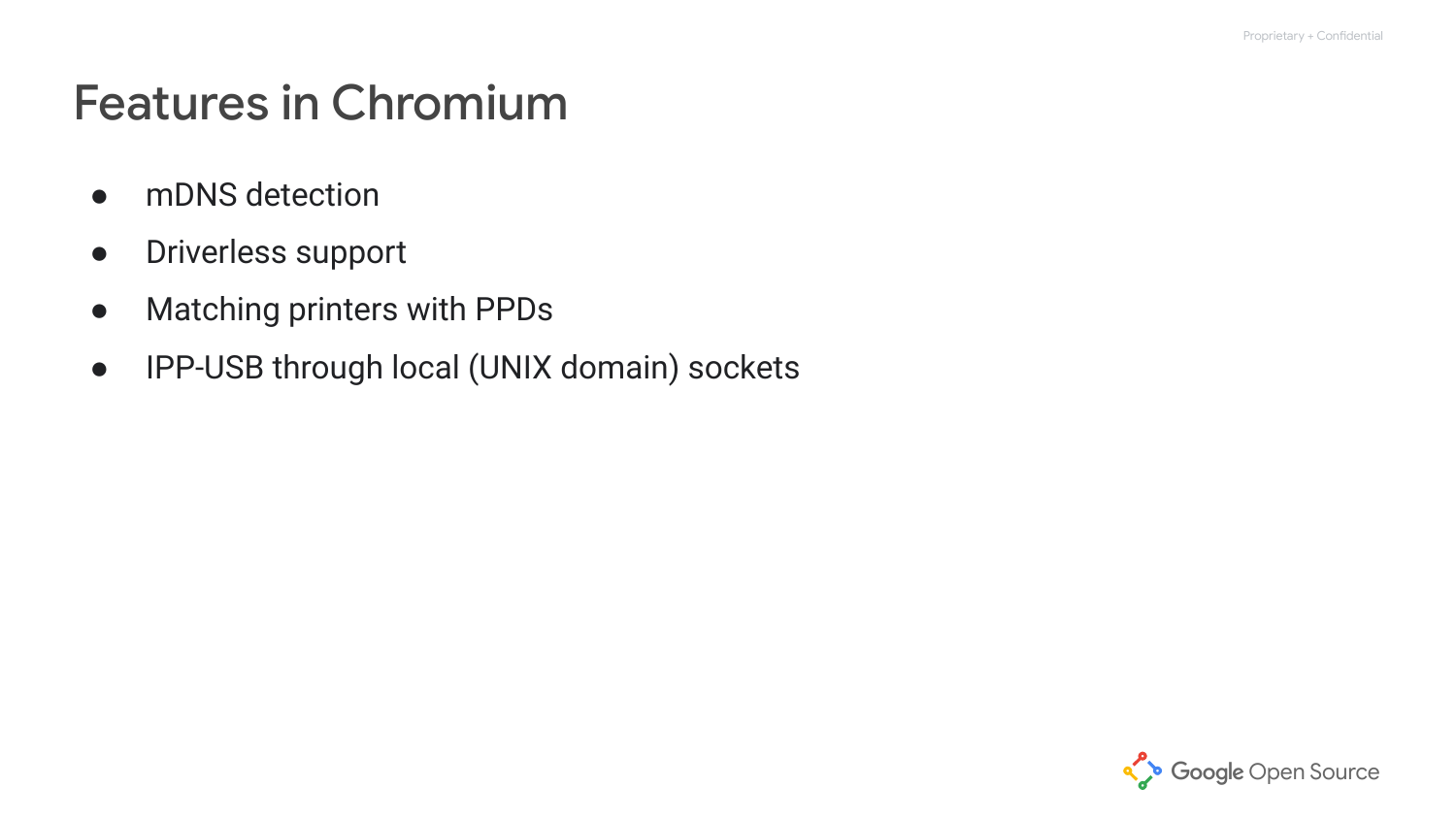#### Recent Improvements

- General scalability of existing features
	- More PPDs available
	- More manufacturer-specific PPD keywords supported
	- More automated testing
	- Mock printer improvements
- Better sharing of USB devices between printing and scanning
- New feature: OAuth for IPP

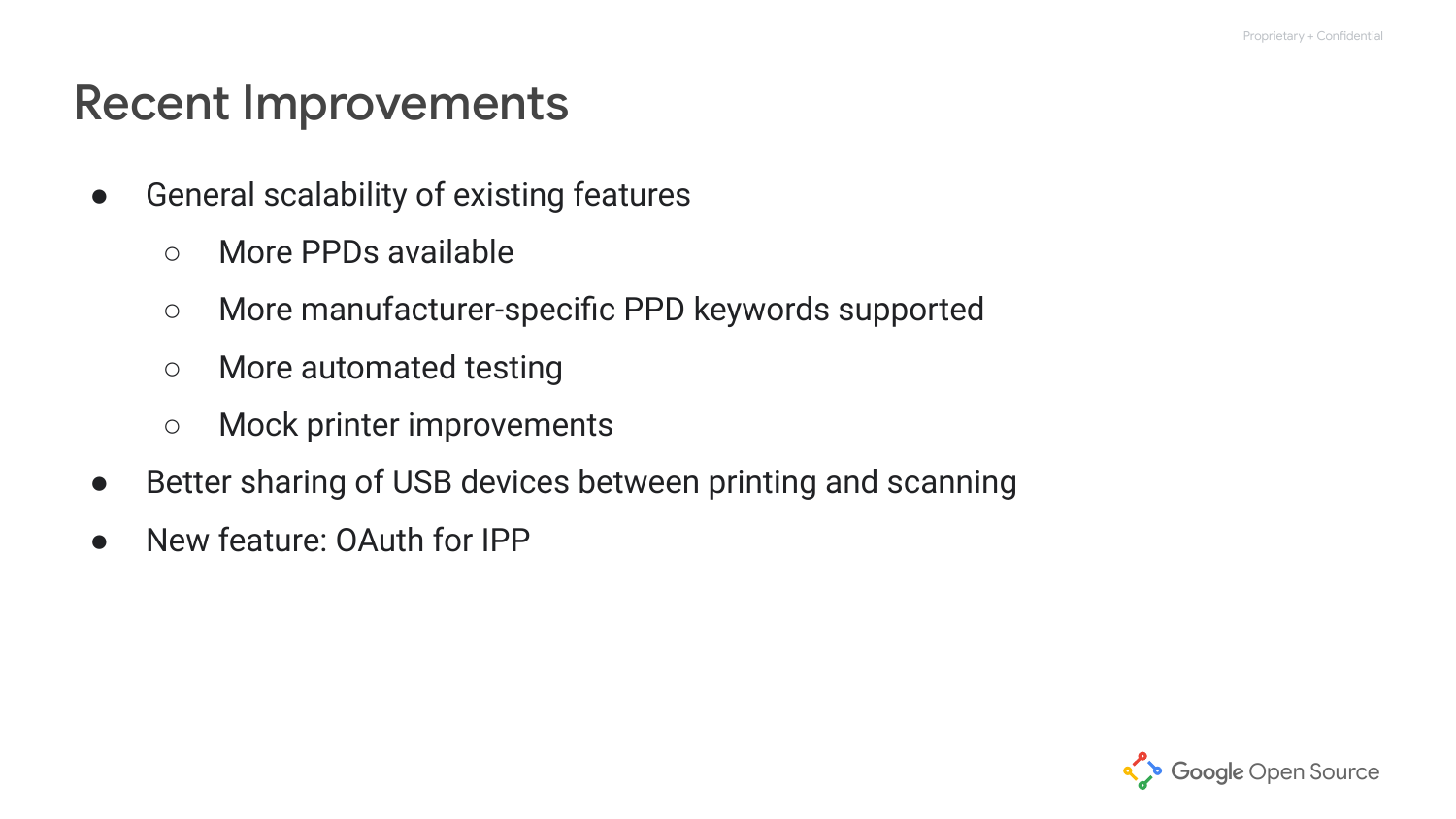

# OAuth 2 for IPP

- 1. Scope of the project
- 2. Security considerations
- 3. Proposed protocol
- 4. Project status & proposed changes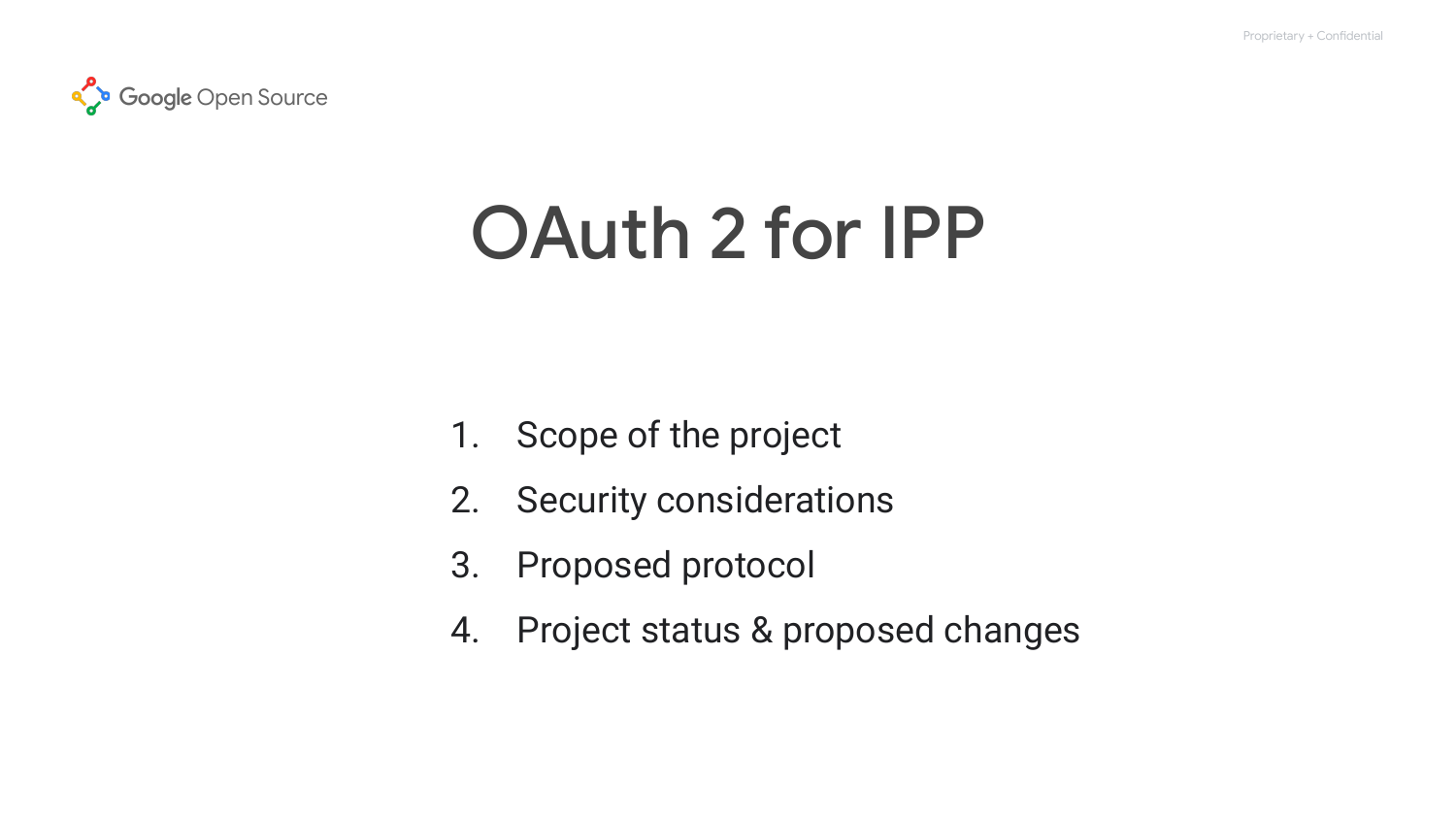#### General idea



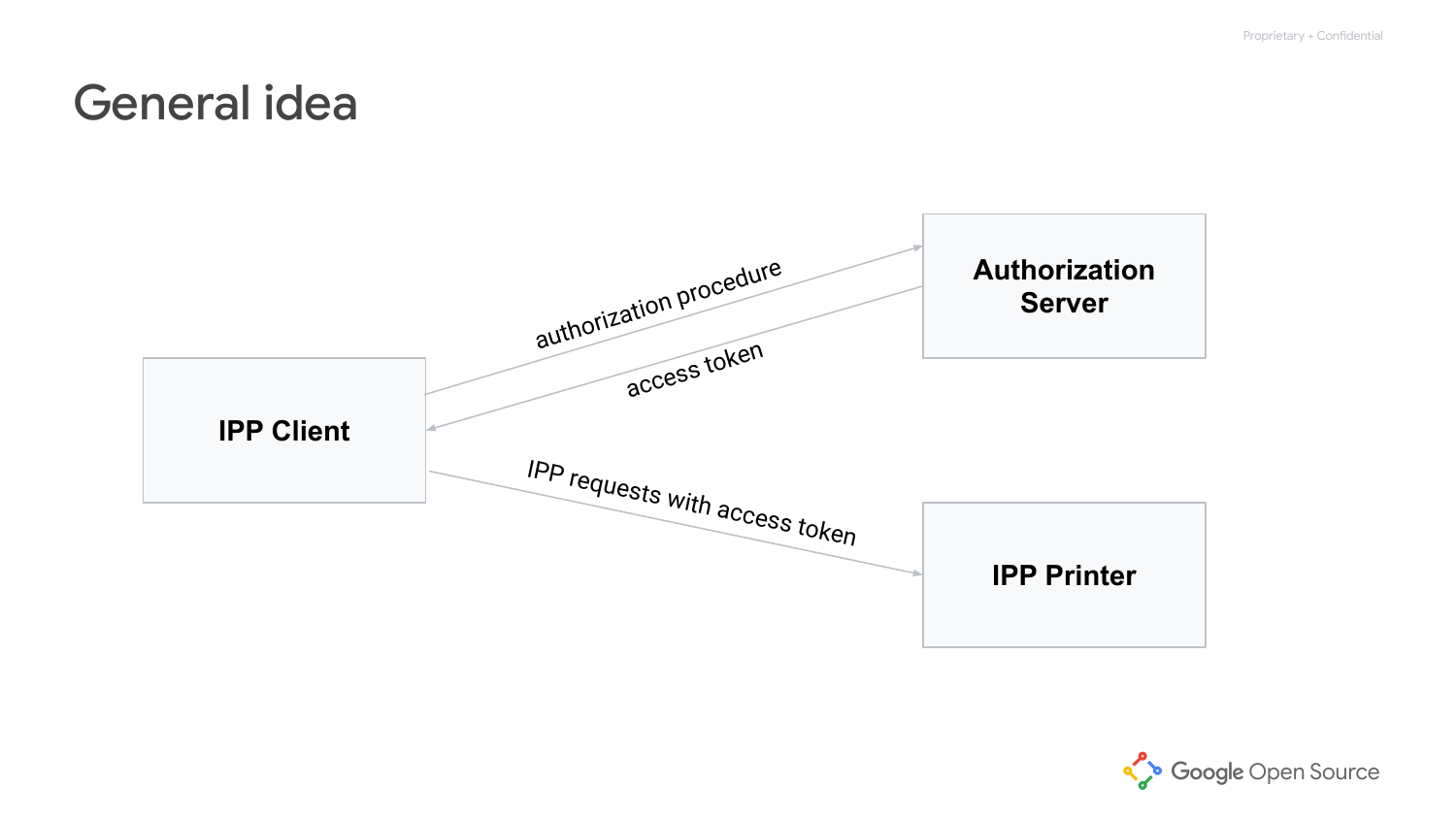### Possible configurations



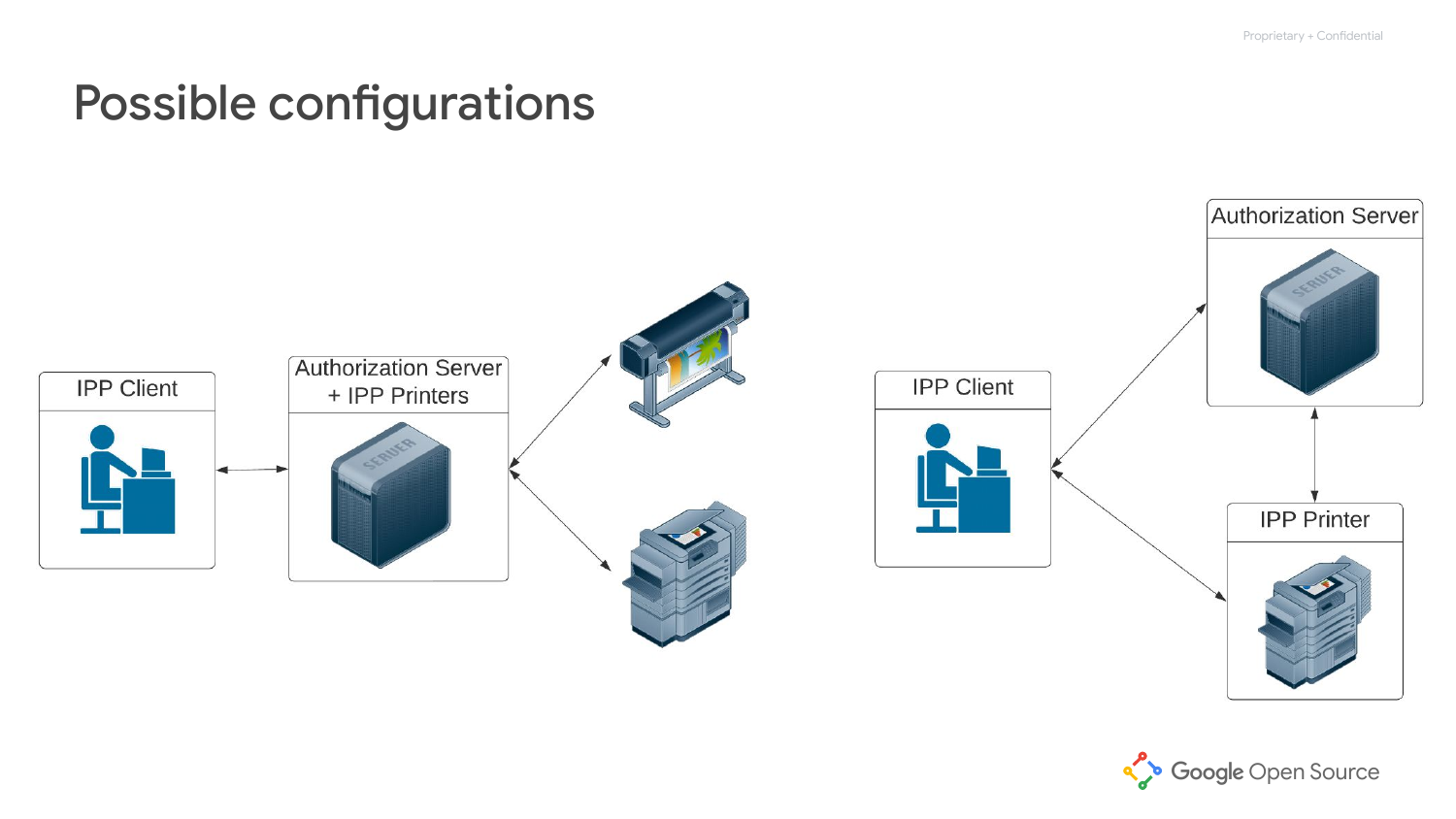### Main Assumptions

- **IPP Printer** can be managed by only one **Authorization Server**
- **● IPP Printer** knows the URL of its **Authorization Server**
- **● IPP Client** does not need any prior knowledge about the implementation of **IPP Printer** or **Authorization Server**
- **IPP Printer** does not need any prior knowledge about the implementation of **IPP Client**
- All communication between **IPP Client** and **IPP Printer** and between **IPP Client** and **Authorization Server** relies on https protocol

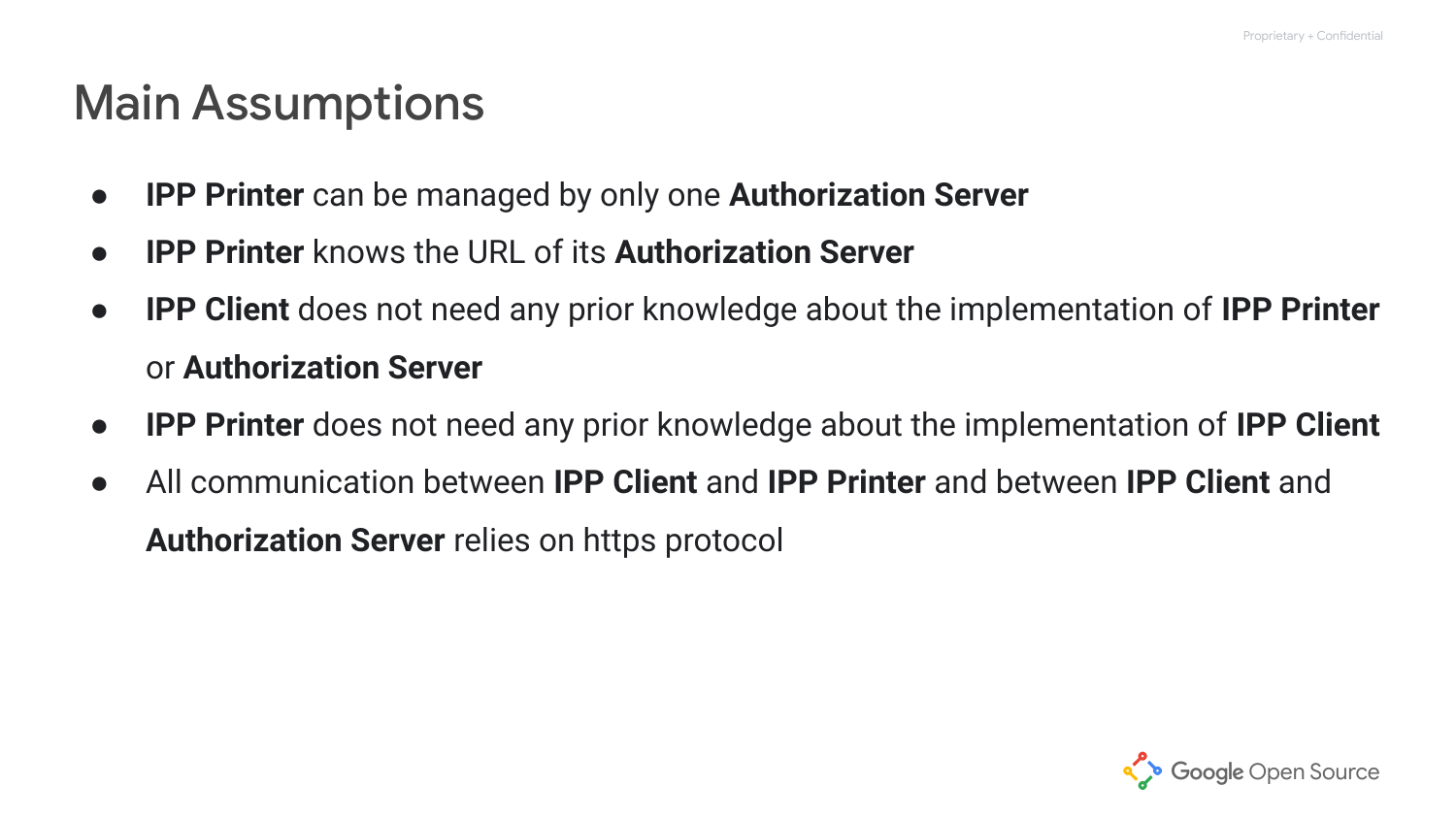# Out of Scope

- Communication between **IPP Printer** and **Authorization Server**
	- Verification of the access token performed by **IPP Printer**
- Capabilities of **IPP Printer** and the way jobs are processed
	- IPP version supported by **IPP Printer**
	- Printing pipeline filters needed to process the document
- Source of knowledge of **IPP Printers**
	- Provided by user
	- Queried from **Authorization Server** or printing server
	- Discovered via mDNS

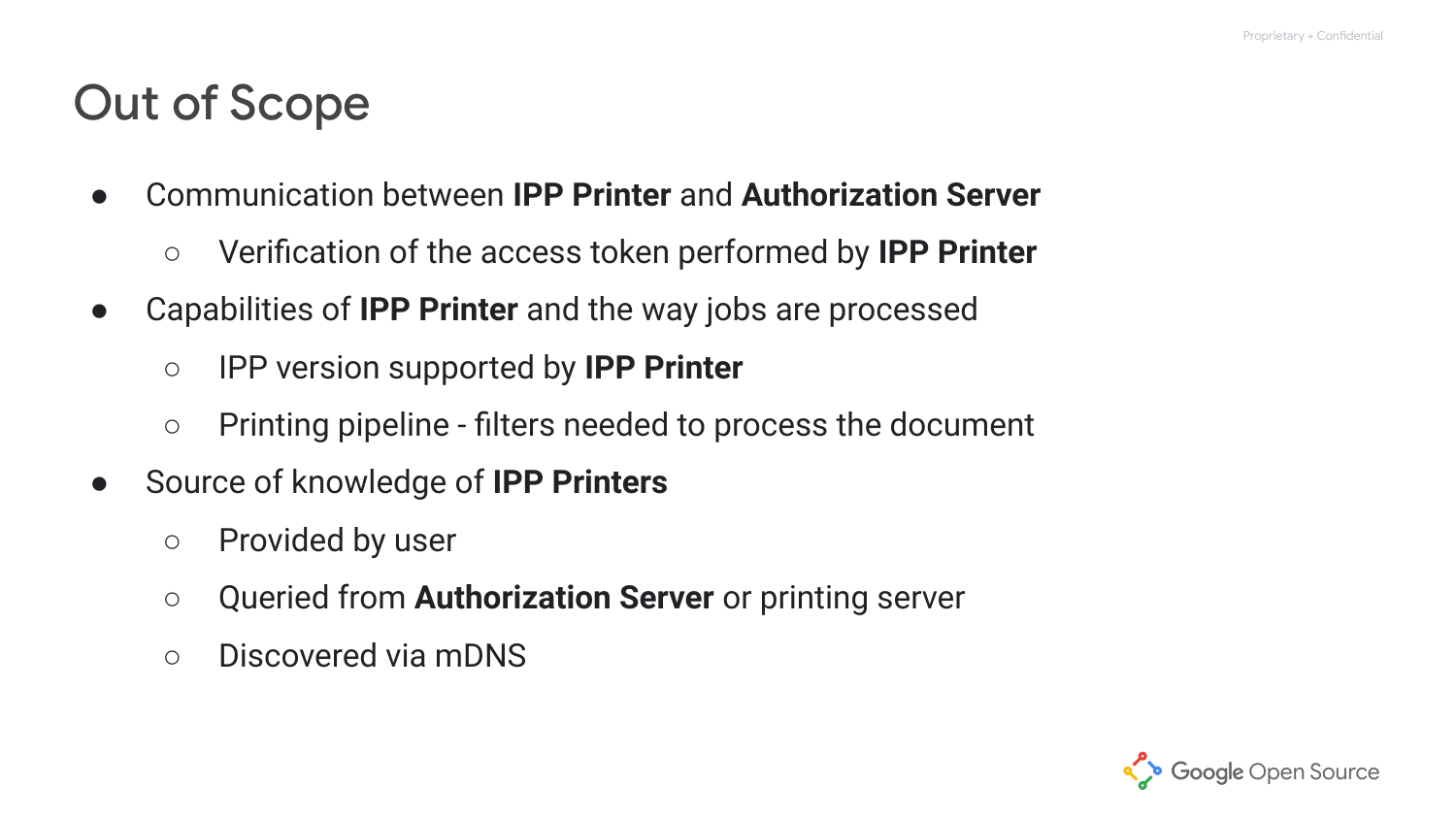### Security considerations

1. Communication between **IPP Client** and **IPP Printer** cannot be intercepted by any third party.

The immediate goal: to protect user data.

2. Access to **IPP Printer** can be restricted to a limited set of authorized users. The immediate goal: <u>to protect printer resources</u> (e.g., paper, ink, printing time, etc.).

The second condition may be achieved only if the first requirement is fulfilled. Otherwise, attackers would be able to intercept credentials/access tokens and impersonate authorized users.

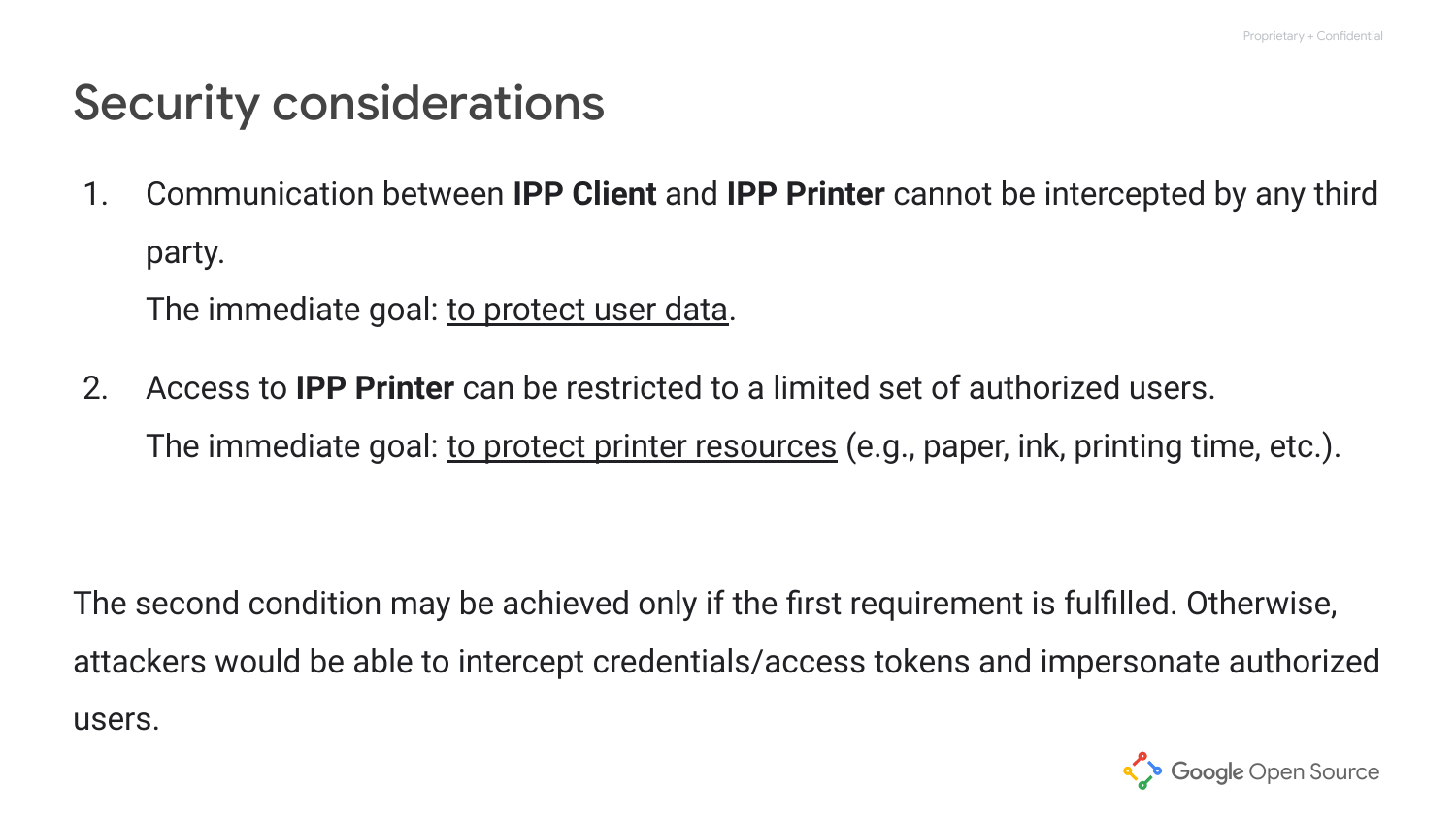# Mitigating possible attacks - fake **Authorization Server**

Both requirements must be fulfilled:

- 1. **Authorization Server** must have a valid certificate that is fully verified by the **IPP Client**
- **2.** The URL of the **Authorization Server** must be trusted
	- Possible sources of **Authorization Server** URLs:
		- Well-known FQDN of the service
		- Provided by the administrator of the system/local network
		- Provided by the user
		- Provided by the **IPP Printer** 
			- Must be explicitly verified by the user!

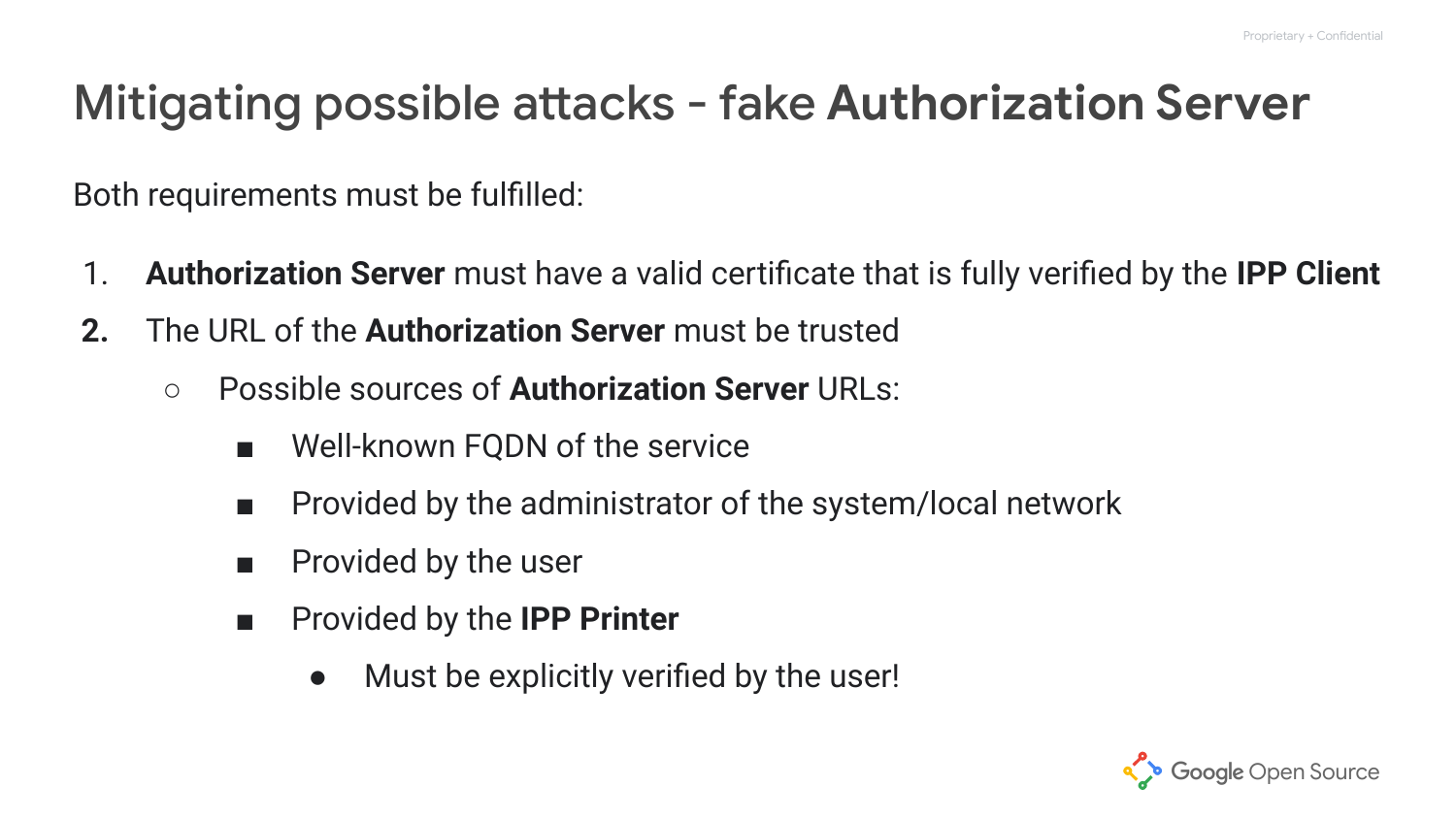# Mitigating possible attacks - fake **IPP Printer**

Both requirements must be fulfilled:

- 1. **IPP Printer** must have a valid certificate that is fully verified by the **IPP Client**
- 2. The **Authorization Server** must verify the identity of the **IPP Printer**
	- Possible approaches to identity verification
		- **IPP Printer** has FQDN that can be verified by the **Authorization Server**
		- **Authorization Server** verifies the fingerprint of the **IPP Printer**'s certificate
			- An alternative for printers visible only in local network and without unique addresses (e.g., discovered via mDNS)

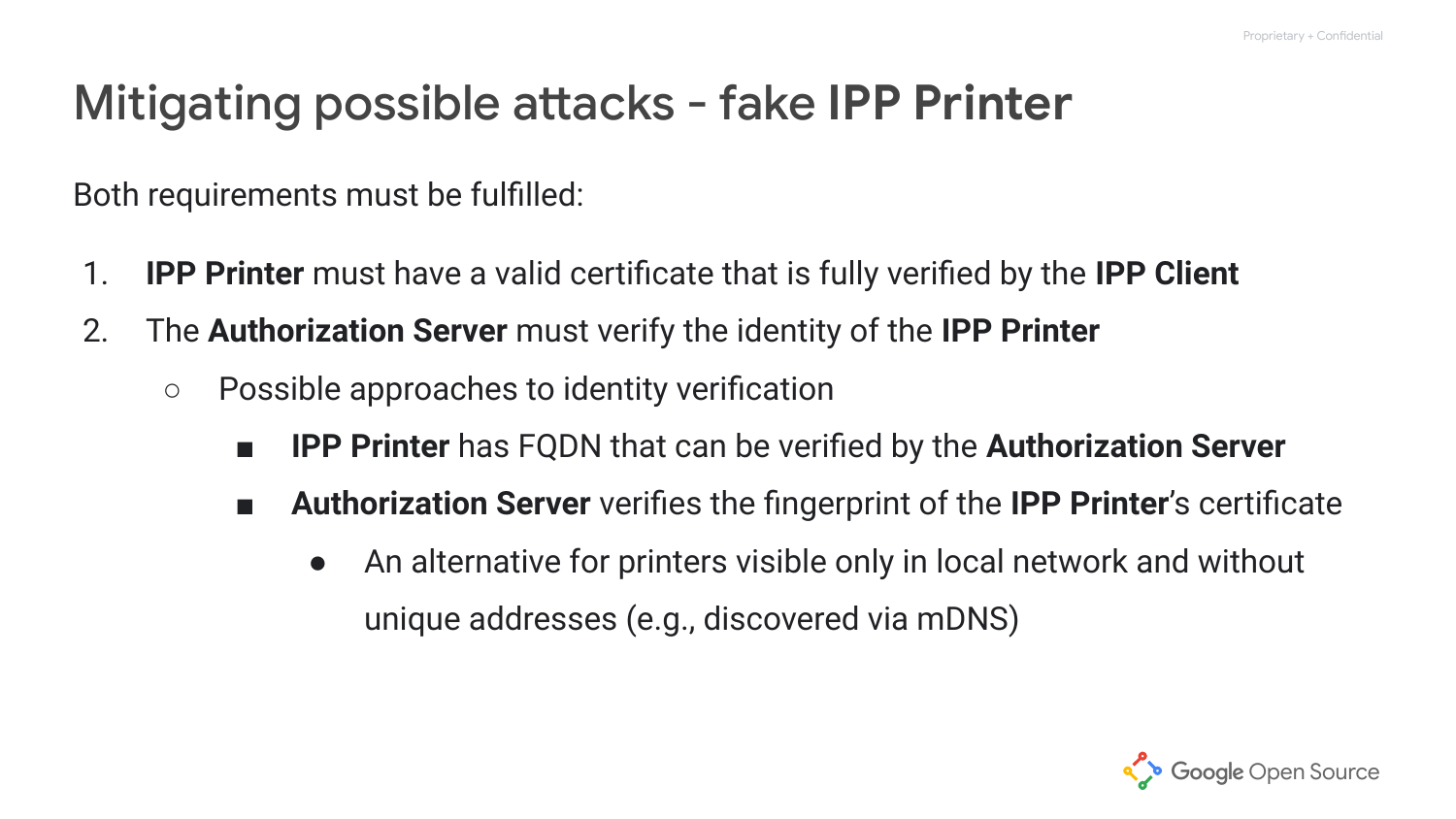# Proposed protocol



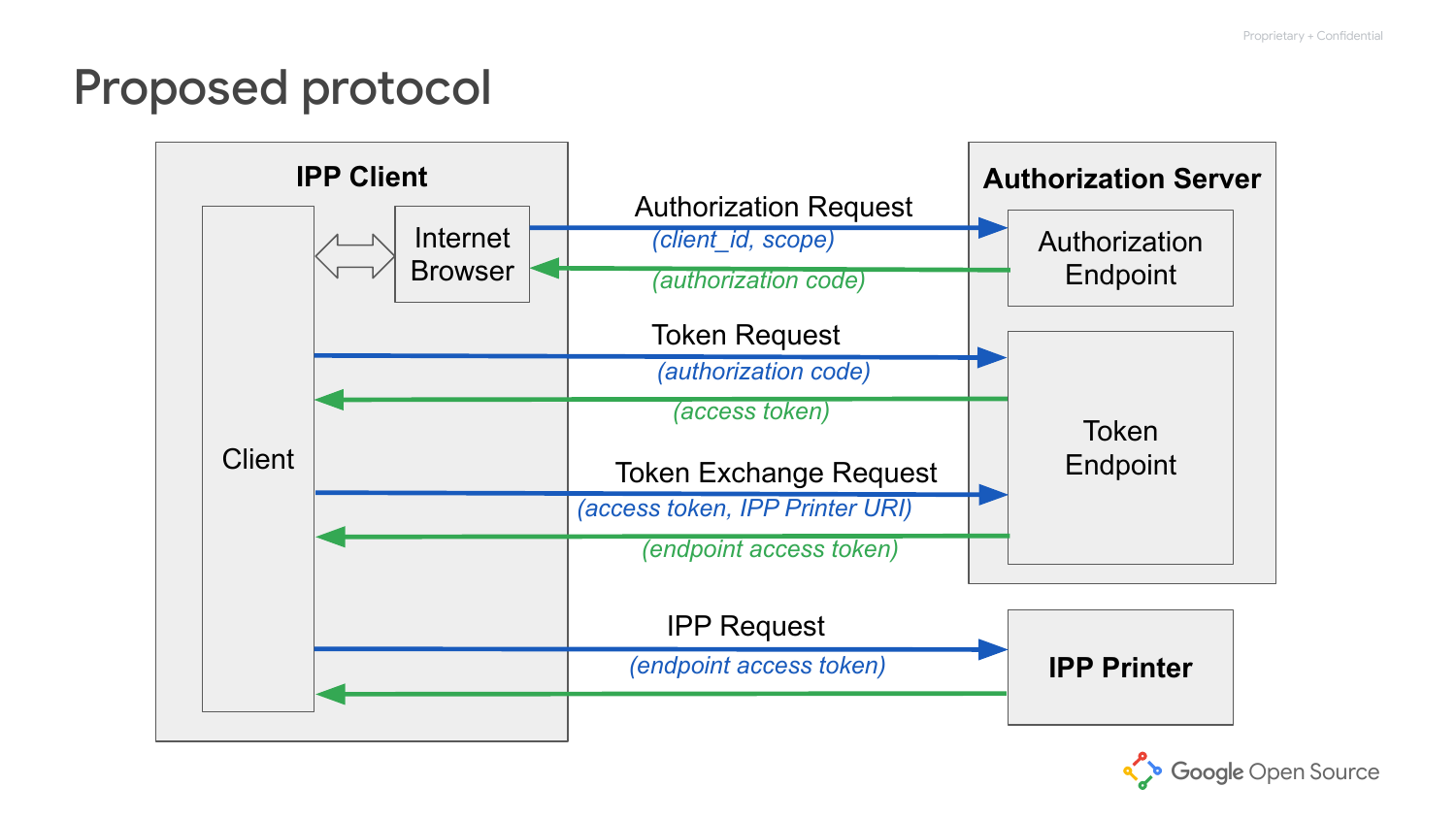#### Proposed protocol

- **1. IPP Printer** managed by **Authorization Server** MUST return attributes:
	- a. *oauth-authorization-server-uri* (always)
	- b. *oauth-authorization-scope* (if needed).
- **2. IPP Client** MUST:
	- a. check that *oauth-authorization-server-uri* is on the list of trusted servers
	- b. query metadata from the **Authorization Server** as described in RFC 8414
	- c. try to register as a new client as described in RFC 7591 when:
		- i. *client\_id* is not known, AND
		- ii. the **Authorization Server** allows for dynamic registration of new clients.

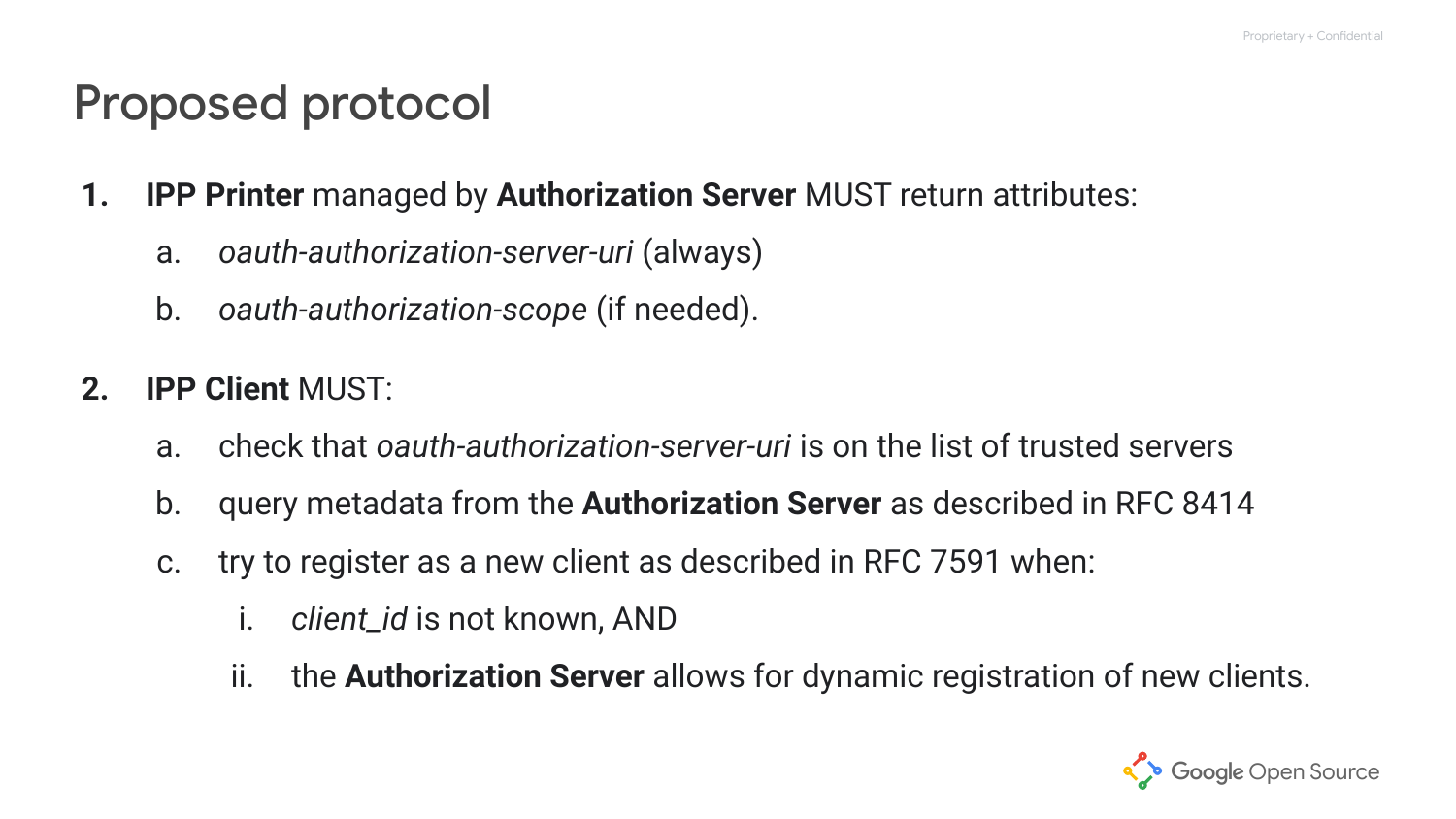#### Proposed protocol

- 1. **IPP Client** MUST open session with **Authorization Server** as described in RFC 6749:
	- a. the **IPP Client** uses an internet browser to open authorization link from **Authorization Server** and enables the user to complete authentication procedure provided by the server;
	- b. the **IPP Client** obtains *access token* (and, if provided, *refresh token*) from the **Authorization Server**
- 2. The **IPP Client** uses *access token* to obtain *endpoint access token* for specific **IPP Printer** as described in RFC 8693
	- a. the **IPP Client** sends to the **Authorization Server** the URL of the **IPP Printer** and the fingerprint of its certificate

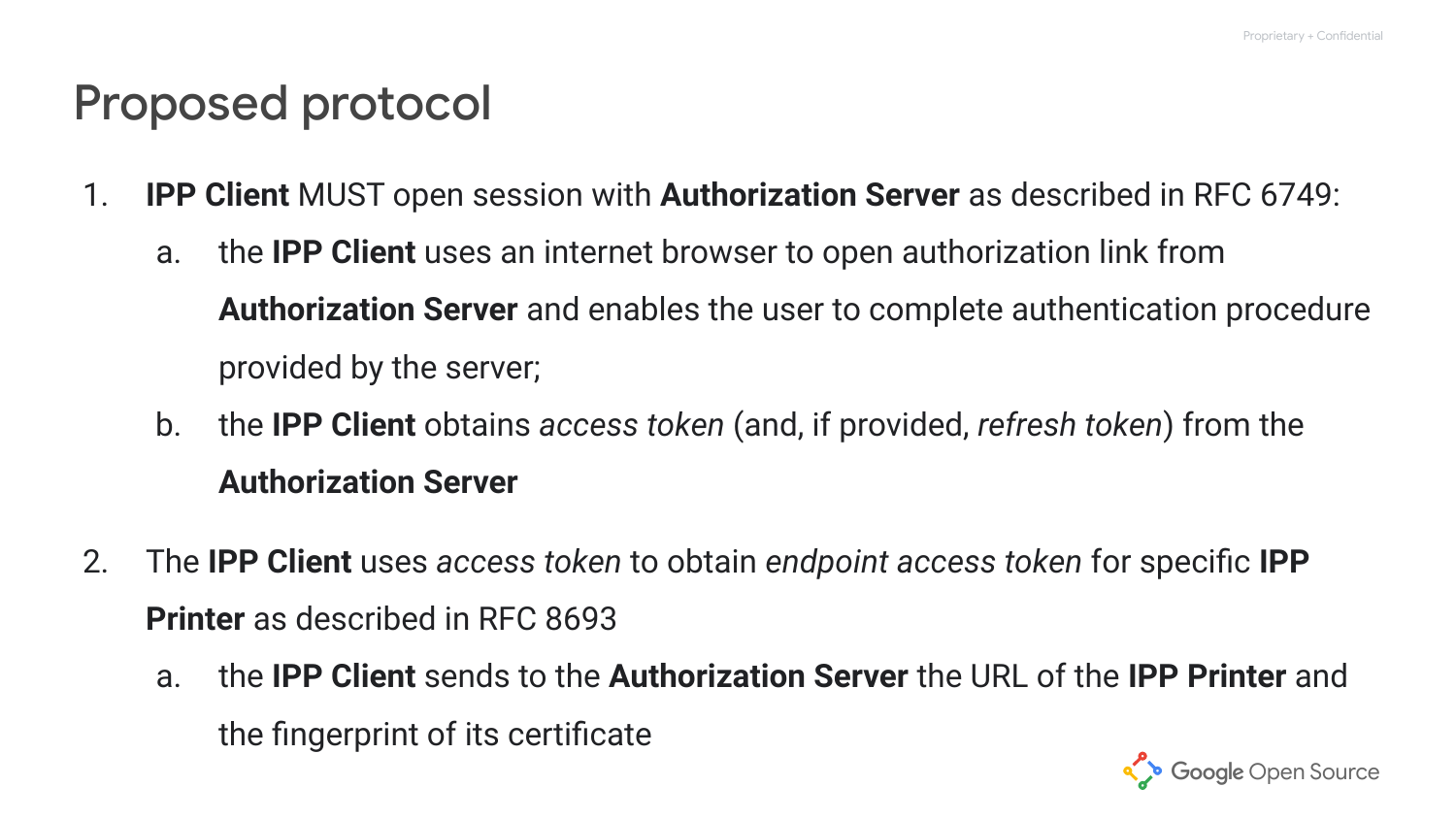#### Implementation Plans

- **IPP Client** in ChromeOS
	- experimental feature
	- activated by a flag
- Convince our partners to implement **Authorization Server** on their side
	- centralized solutions with infrastructure printers
- Future: stand-alone **Authorization Server** working with **IPP Printer** being:
	- print server requires protocol between **IPP Printer** and **Authorization Server**
	- $\circ$  stand-alone printer as above + OEM that agree to implement the protocols

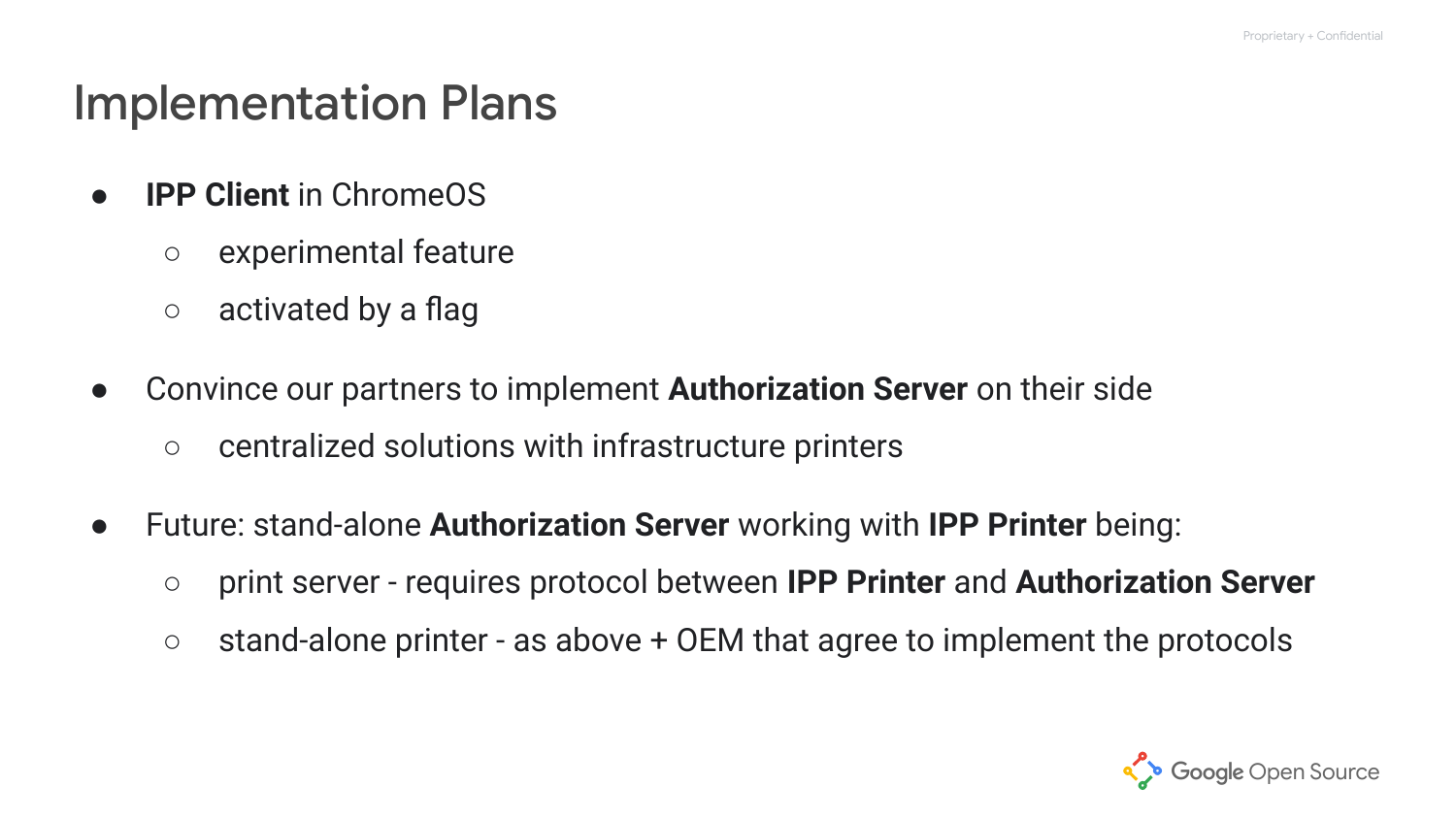#### Proposed changes

- **IPP Printer** should announce *oauth-authorization-server-uri* and *-scope* in HTTP header
	- **○** Access to Get-Printer-Attributes request can be restricted too
	- Get-Printer-Attributes may be used to conduct DDOS attack
- Provide standard way of querying list of **IPP Printers** from the **Authorization Server** ○ It may be useful for some configurations
- **IPP Client** should be able to delegate to **Authorization Server** verification of a certificate of **IPP Printer**
	- **○ IPP Client** would not need additional configuration to verify **IPP Printer's** certificate